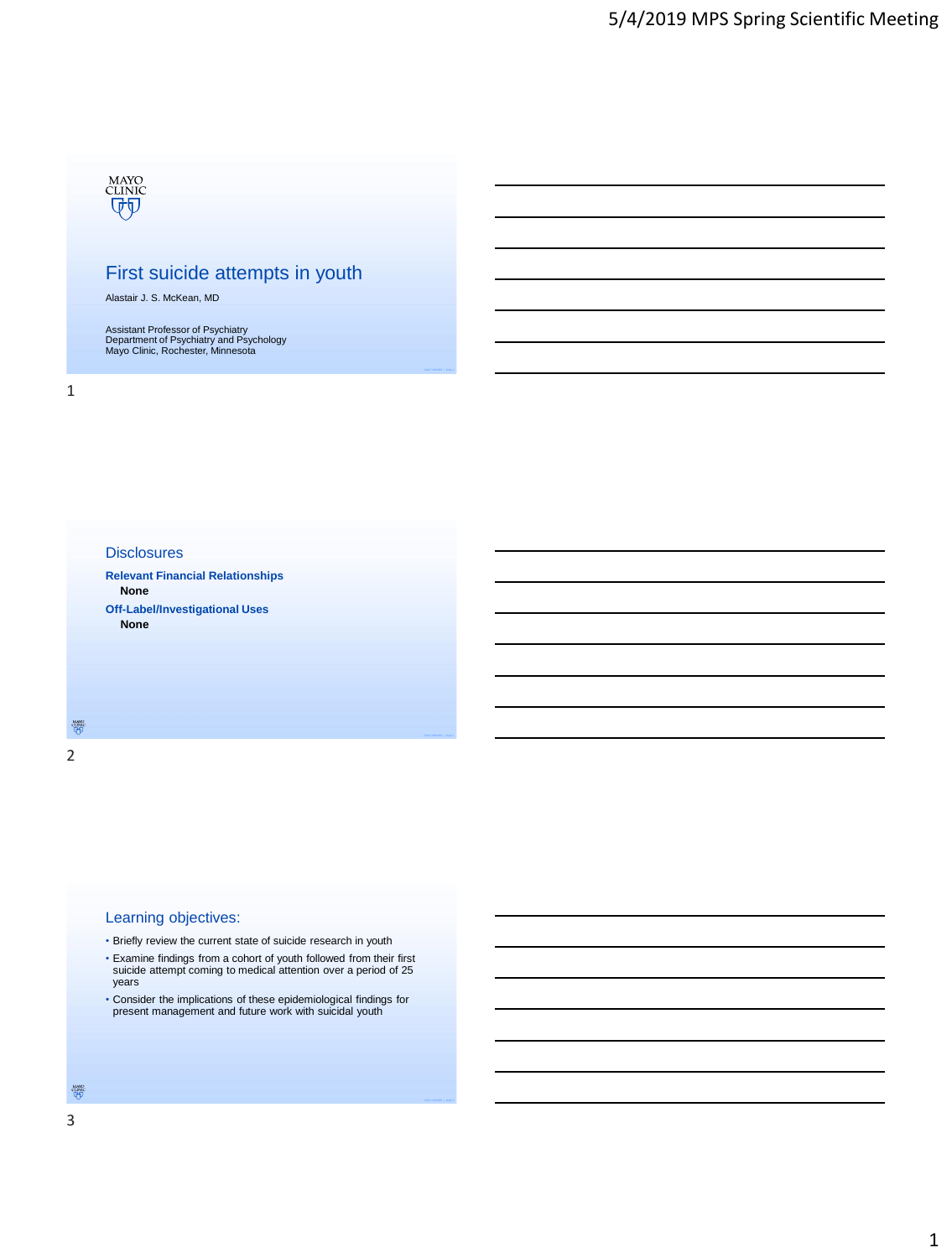



#### Defining youth

- No universally accepted definitions for "young people", "youth" or "adolescence" exist
- Definitions vary based on:
- Chronology/legal
- Physical Characteristics
- Cognitive Development
- Studies use up to age 25
	- CDC typically classifies "young people ages 10-24"
	- United Nations/WHO goes up as high as 25<sup>th</sup> birthday

微 5

#### Why is suicidal behavior important?

- Dunedin Multidisciplinary Health and Development Cohort examined for effects of early suicide attempts
- Tracked cohort of youth who had made a suicide attempt through age 24 (n=91)
- Compared to age matched controls who had not attempted through age 24 (N=946)

(Goldman-Mellor et al. 2014)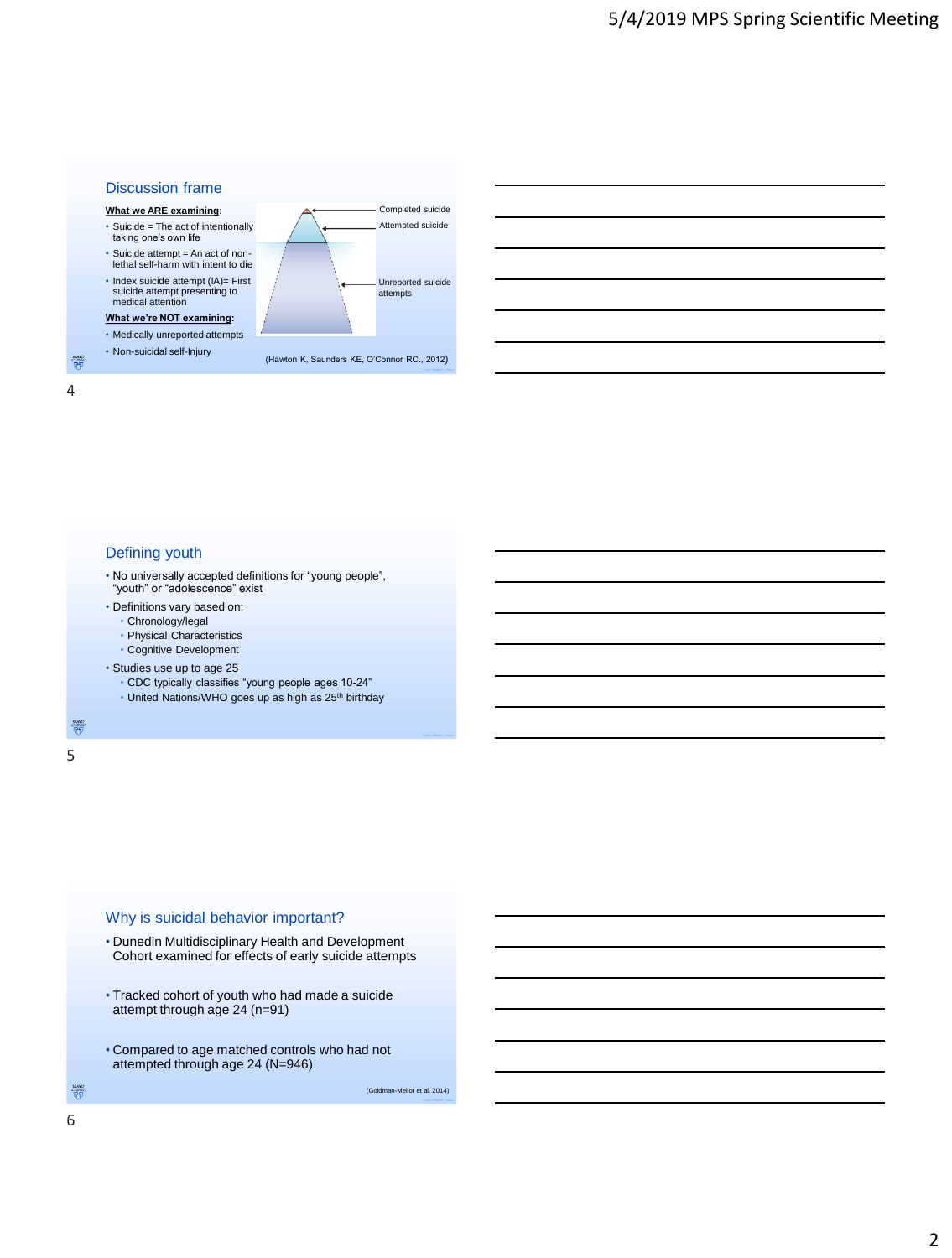

Suicide rates rising across the United States

https://www.cdc.gov/vitalsigns/suicide/infographic.html

 $\frac{\partial \mathcal{U}_{\text{NNC}}^{\text{VLO}}}{\partial \mathcal{U}}$ 8

|                                                   | Suicide mortality in US 10-24 year olds         |  |  |  |  |  |
|---------------------------------------------------|-------------------------------------------------|--|--|--|--|--|
| • Second most common cause of death               |                                                 |  |  |  |  |  |
|                                                   | • 6159 suicides in 2016 (13.7% of all suicides) |  |  |  |  |  |
| · Suicide Rates have increased between 1999-2017: |                                                 |  |  |  |  |  |
| • Females:                                        |                                                 |  |  |  |  |  |
| $• 10 - 14:$                                      | $0.5 \rightarrow 1.7$ per 100,000               |  |  |  |  |  |
| $\cdot$ 15-24:                                    | $3.0 \rightarrow 5.8$ per 100,000               |  |  |  |  |  |
| • Males:                                          |                                                 |  |  |  |  |  |
| $\cdot$ 10-14:                                    | 1.9 $\rightarrow$ 3.3 per 100,000               |  |  |  |  |  |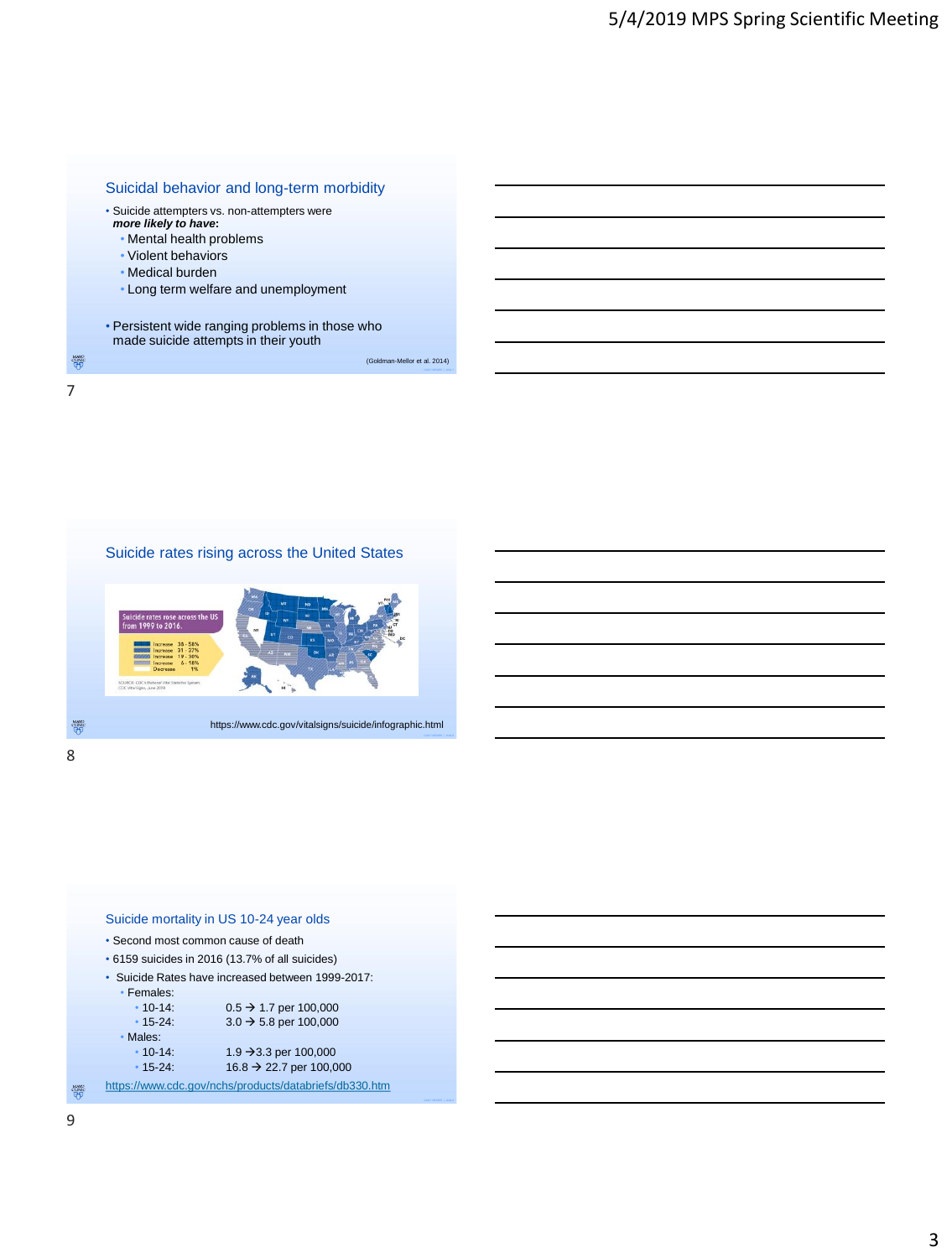#### Suicide attempts in youth

- Suicidal behaviors commonly begin in second decade of life
- Suicide attempt prevalence peaks in mid-adolescence
- Prevalence of suicidal ideation, plans, attempts: 12.1%, 4.0% and 4.1% respectively

 $\frac{\text{MNC}}{\text{QVD}}$ (Bolger et al., 1989, Shaffer et al., 1996, Kessler et al., 1999, Lewinsohn et al., 2001, Nock et al., 2013)

#### 10

#### Suicide attempt as a risk factor for suicide

- Recurrent suicidal behavior increases likelihood of completed suicide
- Suicide attempt history most important risk factor for further attempts
- Suicide attempt history best predictor of future completed suicide
- Poorly understood relationship between attempts and completed suicide: • 50-200 attempts/completed suicide in youth
- 徽 (Bridge, Goldstein & Brent, 2006; Lewinsohn et al., 1994; Beautrais, 2004; Shaffer et al.,1996; Husain, 1990; Goldsmith et al., 2002; Shain, 2016)

#### 11

#### Convenience samples limit accuracy of suicide research

#### • *Frequently use convenience samples accrued by:*

- Attempt method, where they presented, where they were admitted • Arbitrary point in presentation
- *Therefore, suicide rates are underestimated:*
	- Subjects not accrued from index suicide attempt
	- Subjects completing suicide on first attempt are usually excluded from studies
- *What if we tracked mortality from first attempt presenting for medical care?*
- Include first attempt completions and follow survivors
	- Calculate prevalence of completed suicides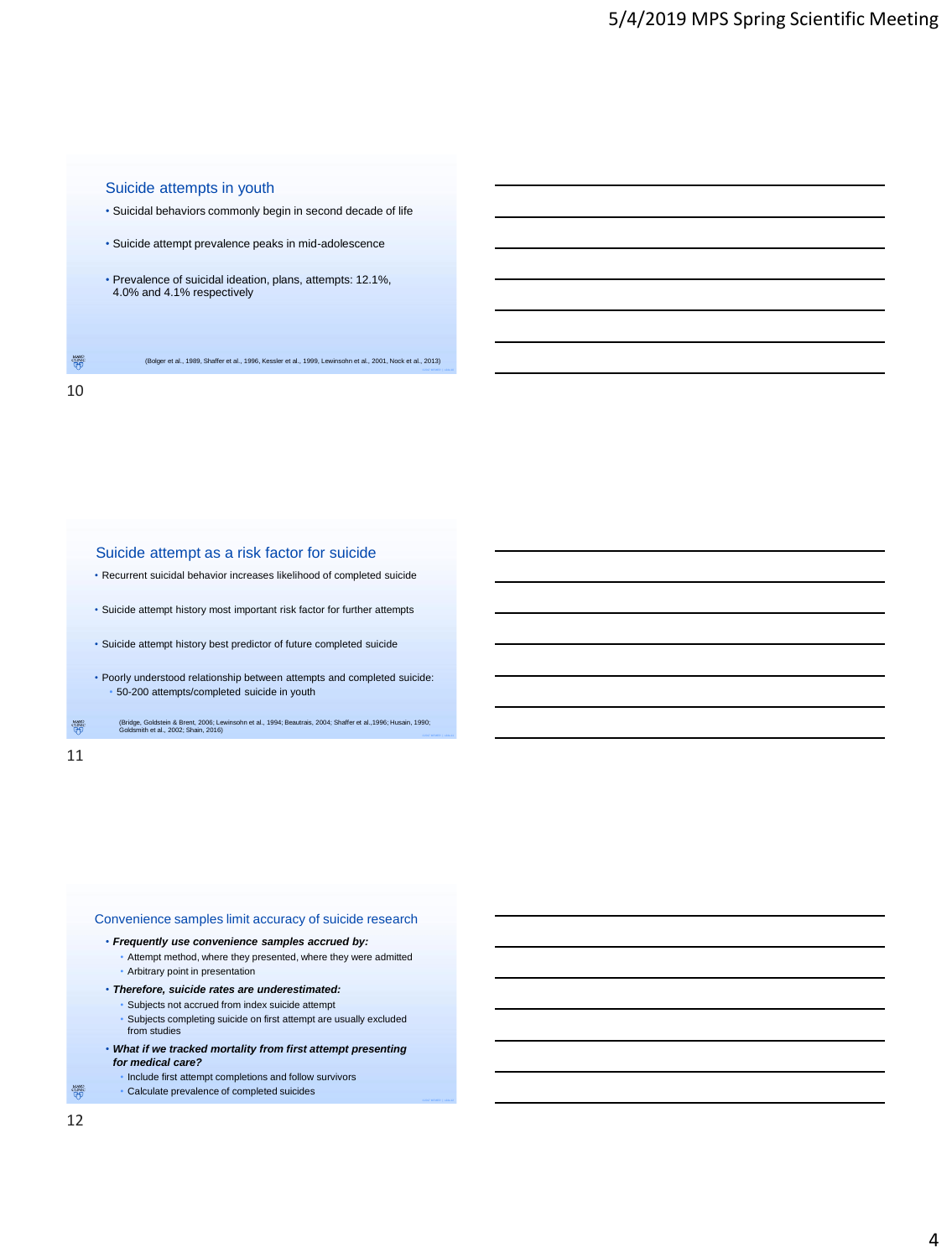| J. Michael Bostwick, M.D., Chaltanya Pabbati, M.D., Jennifer R. Geske, M.S., Alastair J. McKean, M.D.                                                                                                                                                                                                                                                                                                                                                                                                                                                                                                                                                                                                                                                                                                                               |                                                                                                                                                                                                                                                                                                                                                                                                                                                                                                                                                                                                                                                                                                                                                  |
|-------------------------------------------------------------------------------------------------------------------------------------------------------------------------------------------------------------------------------------------------------------------------------------------------------------------------------------------------------------------------------------------------------------------------------------------------------------------------------------------------------------------------------------------------------------------------------------------------------------------------------------------------------------------------------------------------------------------------------------------------------------------------------------------------------------------------------------|--------------------------------------------------------------------------------------------------------------------------------------------------------------------------------------------------------------------------------------------------------------------------------------------------------------------------------------------------------------------------------------------------------------------------------------------------------------------------------------------------------------------------------------------------------------------------------------------------------------------------------------------------------------------------------------------------------------------------------------------------|
| Objective: While suicide attempt history is considered to<br>robustly predict completed suicide, previous studies have<br>limited generalizability because of using convenience sam-<br>plas of specific methods/treatment settings, disregarding<br>previous attempts, or overlooking first-attempt deaths. Elim-<br>inating these biases should more accurately estimate suicide<br>prevalence in attempters.                                                                                                                                                                                                                                                                                                                                                                                                                     | represented: 62/81 (11.2% of men, 76.5% of suicides) com-<br>pared with 19/81 (2.0% of women, 23.5% of suicides). Of dead<br>index attempters, 72.9% used guns, sielding an odds ratio for<br>quinthot death, compared with all other methods, of \$40 (95%)<br>C=60-325). When adjusted for covariates, survivors given<br>follow-up psychiatric appointments had significantly lower<br>likelihood of subsequent suicide (odds ratiow0.212, 95%)<br>$C = 0.099 - 0.507$                                                                                                                                                                                                                                                                        |
| Method: This observational retrospective-prospective co-<br>hart study using the Rochester Epidemiology Project iden-<br>tified 1,490 (males, N=555; females, N=935) Olmsted County<br>residents making index suicide attempts (first lifetime at-<br>tempts reaching medical attention) between January 1, 1986.<br>and December 31, 2007. The National Death Index identified<br>suicides between enrollment and December 31, 2010<br>(follow-up 3-25 years). Medical records were queried for sex.<br>age, method, and follow- up care for index attempt survivors.<br>Coroner records vielded data on index attempt deaths.<br>Results: During the study period. 81/1.490 enrollers (5.432)<br>died by suicide. Of the 81, 48 (59.3%) perished on index at -<br>tempt: 27 of the surviving 3.3 index attempt survivors (81.810) | Conclusions: At 5.4%, completed suicide prevalence in this.<br>community cohort of suicide attempters was almost 59%<br>higher than previously reported. An innovative aspect of this<br>study explains the discrepancy. by including index attempt<br>deaths-approximately 60% of total suicides-suicide prev-<br>alence more than doubled. We contend that counting both<br>index and subsequent attempt deaths more accurately re-<br>fiects prevalence. Our findings support suicide attempt as an<br>even more lethal risk factor for completed suicide than<br>previously thought. Research should focus on identifying risk<br>factors for populations vulnerable to making first attempts.<br>and target risk reduction in those groups. |
| killed themselves within ayear. Males were disproportionately                                                                                                                                                                                                                                                                                                                                                                                                                                                                                                                                                                                                                                                                                                                                                                       | AP in Advance like: 20.1276/applain.2016.150708541                                                                                                                                                                                                                                                                                                                                                                                                                                                                                                                                                                                                                                                                                               |

#### Olmsted county study design

- Track mortality from index attempt
	- Include first attempt completed suicides
	- Follow survivors of first attempts
- Calculate prevalence of completed suicides
- Consider temporal relationship between first attempt survival and eventual completed suicide

 $\frac{\partial \mathcal{U}_{\text{NNC}}^{\text{VLO}}}{\partial \mathcal{U}}$ 

14

## Rochester Epidemiology Project (REP)

- Olmsted County isolated population served by a discrete number of care centers
- REP contains complete medical records and autopsy reports for all Olmsted County patients since the 1960s
- Results are broadly generalizable nationally

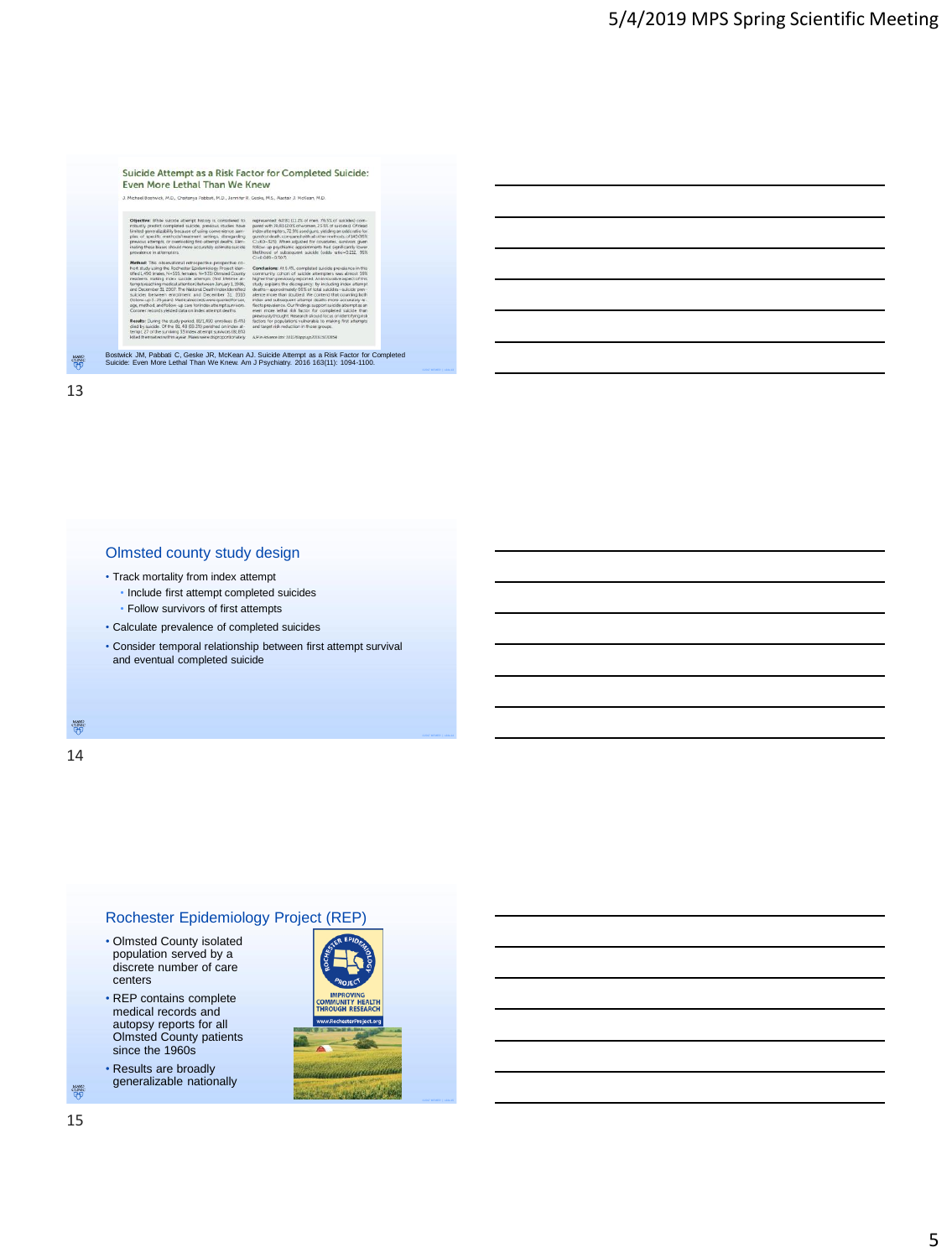|               | <b>Methods</b>                                                                                                                                                                |
|---------------|-------------------------------------------------------------------------------------------------------------------------------------------------------------------------------|
|               | Retrospective-prospective cohort of Olmsted County residents<br>making first suicide attempt coming to medical attention (IA) between<br>1/1/1986 & 12/31/2007 (22 yrs)       |
|               | REP queried electronically for patients with HICDA diagnostic codes<br>consistent with suicide attempt during study period<br>· Search terms: SI, SA, self-injurious behavior |
|               | Medical records of potential cases eyes-on searched for IA's:<br>• SA's made during study period<br>• AND no evidence of SA's prior to study period                           |
| ٠             | National Death Index queried for deaths of study subjects between<br>1/1/1986 & 1/1/2011 (range of f/u 0-25 yrs)                                                              |
| <b>CLINIC</b> |                                                                                                                                                                               |
|               |                                                                                                                                                                               |



#### Key findings:

#### • **1490 IAs (M=555; F=935)**

- 81/1490 (5.4%) died by suicide overall
- 48/81 (59.3%) died on index attempt
- 27/33 (81.8%) survivors died by suicide within first year
- 62/81 (76.5%) males –11.2% of males died by suicide
- 19/81 (23.5%) females –2.0% of females died by suicide
- Overall, 72.9% of IA deaths were by firearms
	- Compared to all other methods, OR =140 (95% CI=60-325)

### $\overset{MANO}{\overset{CLINIC}{\bigoplus}}$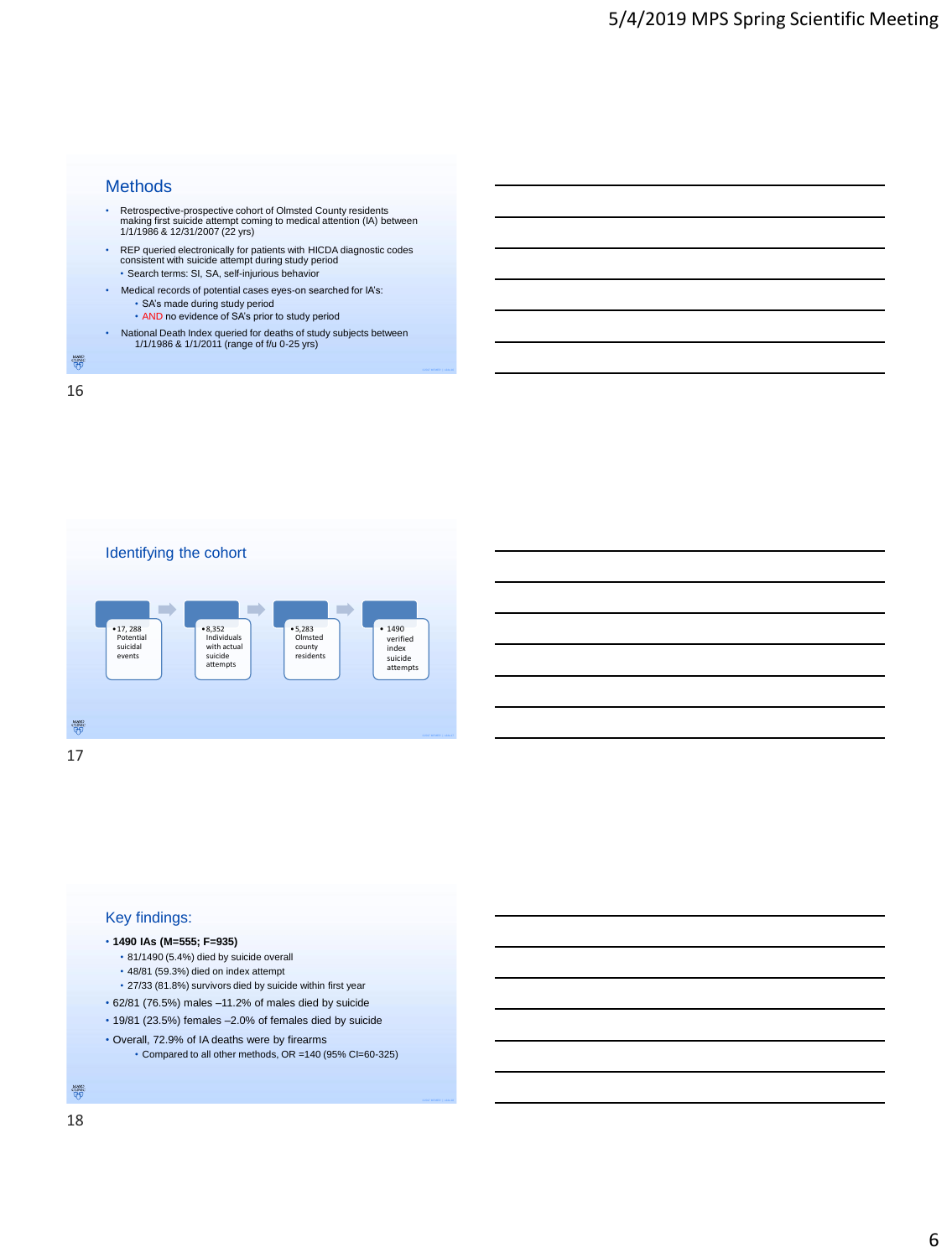





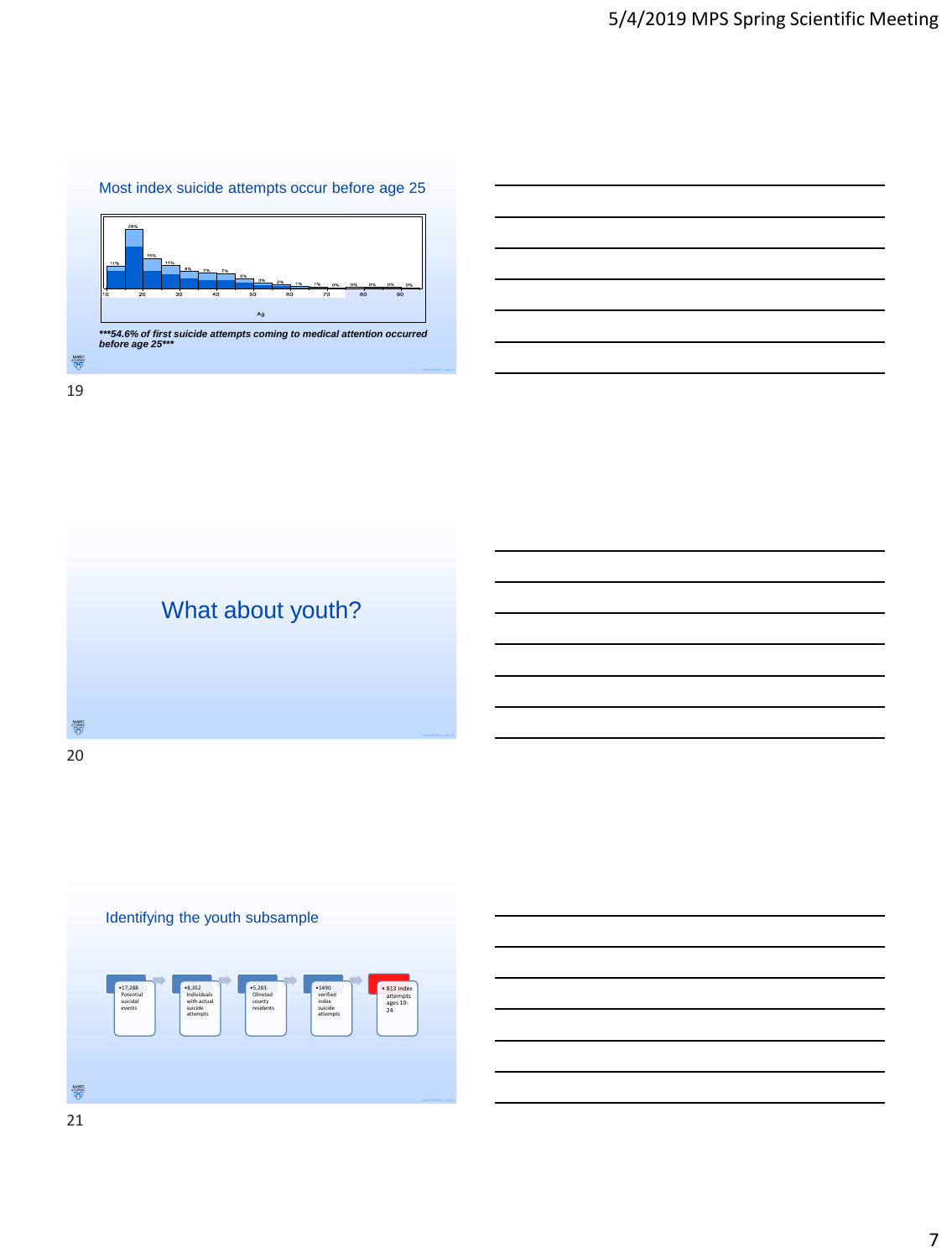





23



- Accounted for 23/29 (79.3%) of suicides: • Overall, 23/258 (8.9%) males died by suicide
- 16/23 (69.6%) died on IA
	- 6.2% male cohort died on IA
		- 2.9% male survivors died in subsequent attempt

 $\overset{\text{M}{\text{AVO}}}{\text{CUNIC}}$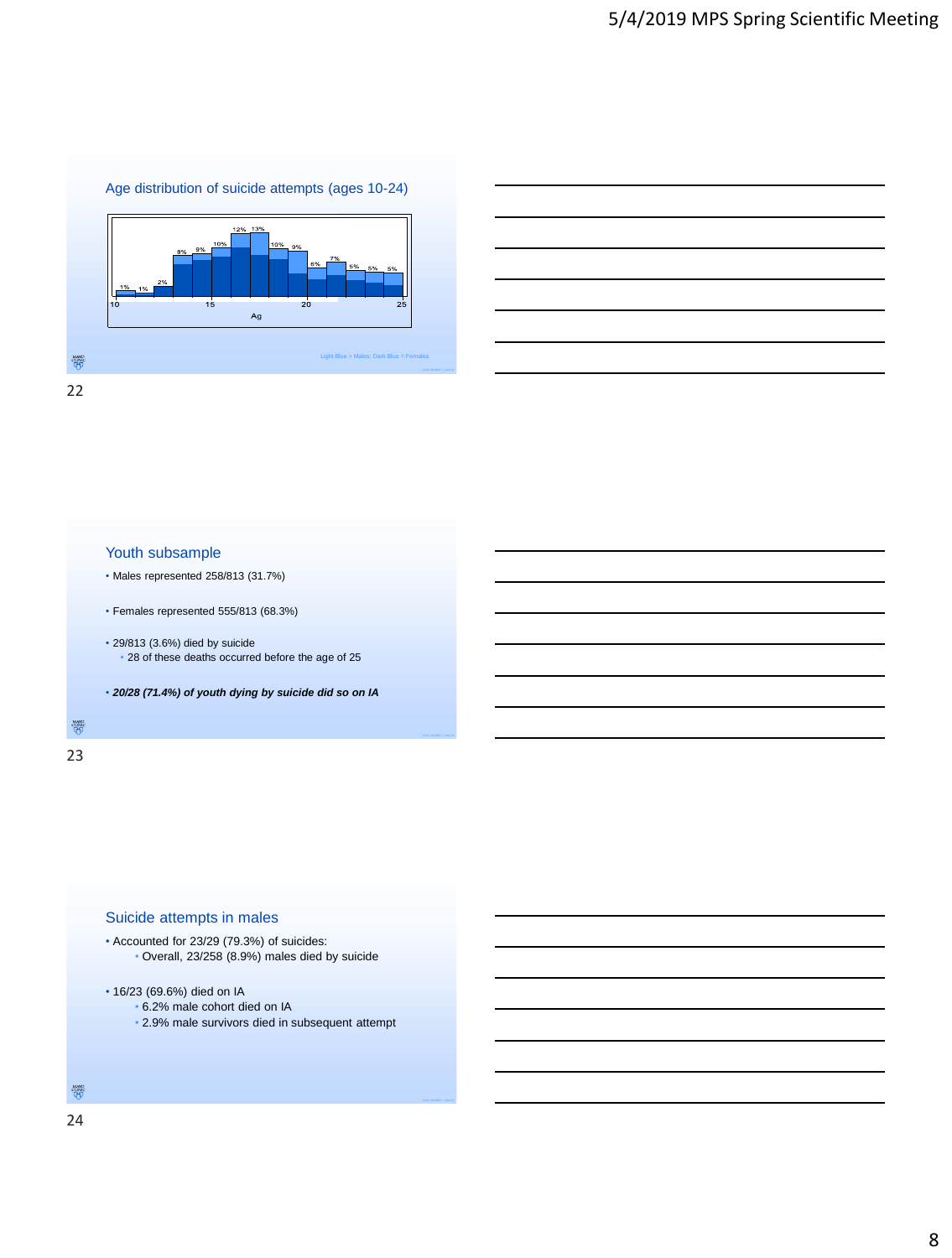#### Suicide attempts in females

• Accounted for 6/29 (20.7%) of suicides: • Overall, 6/555 (1.1%) of females died by suicide

#### • 4/6 (66.7%) died on IA:

- 0.7% female cohort died on IA
- 0.4% females survivors died in subsequent attempt

#### $\frac{\text{MNO}}{\text{QFD}}$

25

#### Suicide attempt methods

#### • Most common:

• Medication overdose 480/813 (59.0%)

#### • Followed by:

- Cutting or piercing 198/813 (24.4%)
- Non-medication overdose 30/813 (3.7%)
- Firearms 27/813 (3.3%)
- Hanging 24/813 (3.0%)

 $\frac{\partial \mathcal{U}_{\text{NRC}}^{\text{NSC}}}{\partial \mathcal{U}}$ 

26

#### Firearm lethality

- Accounting for 3.3% of IAs but…
- 85.0% dead on IA used a gun
	- 82.8% of all completed suicides were with firearms
	- Regardless of age or sex, compared to all other methods, guns imparted an OR=334 (75.6, >999; p<0.0001) of dying on index attempt

#### $\overset{MANO}{\underset{\hbox{(I,NK)}}{\text{CLNK}}}$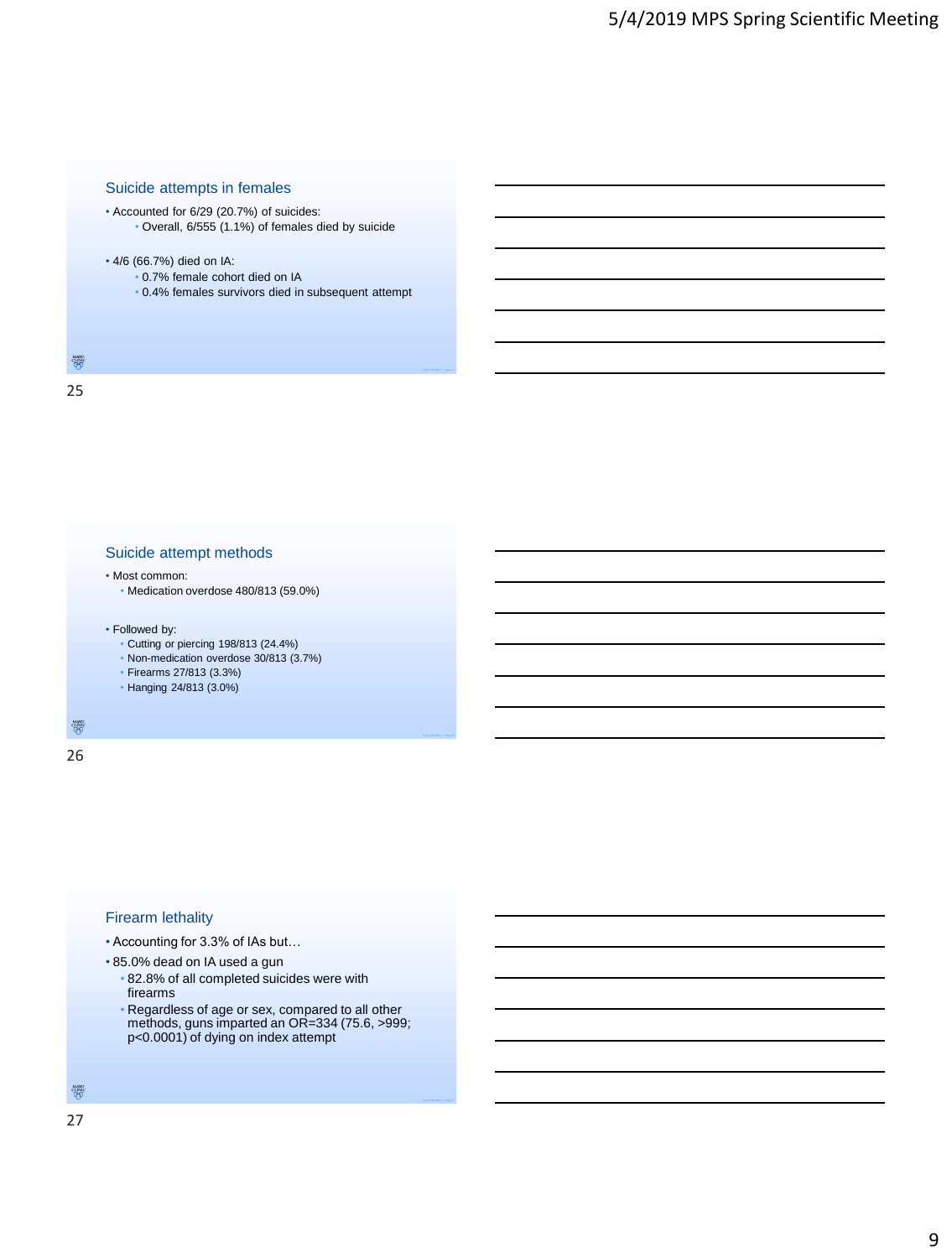#### Young males, guns and suicides

- Males overwhelmingly used firearms:
	- 87% of all male suicides by guns
	- Overall, 7.8% of the male cohort died by firearms
- Males more likely to die on subsequent suicide attempt (OR=6.6, 95% CI=1.394-34.716; p<0.018)
- 71.4% of male survivors who died on subsequent attempt used a gun

 $\frac{\text{MNO}}{\text{QFD}}$ 28

> Kaplan-Meier curve corresponding to survival probability from completed suicide • All females that died on subsequent attempt perished within a year  $0.95$ 0.90 • 57.1% of males that died on ---- Females<br>--- Males subsequent attempt perished within six months of IA 0.85 0.80  $\frac{36}{9}$ ic Years from Event to Exi **微波**<br>伊罗

29

#### Antecedents: psychiatric care history prior to IA

• Overall, 41.2% of all IAs had no prior psychiatric history • 68.6% were not on a psychiatric medication

- 52.4% had no psychiatric diagnosis
- Lack of psychiatric history highest in the 10-14 year old group and lowest in 20-24 year old group

MANO<br>CLINIC<br>QHJ

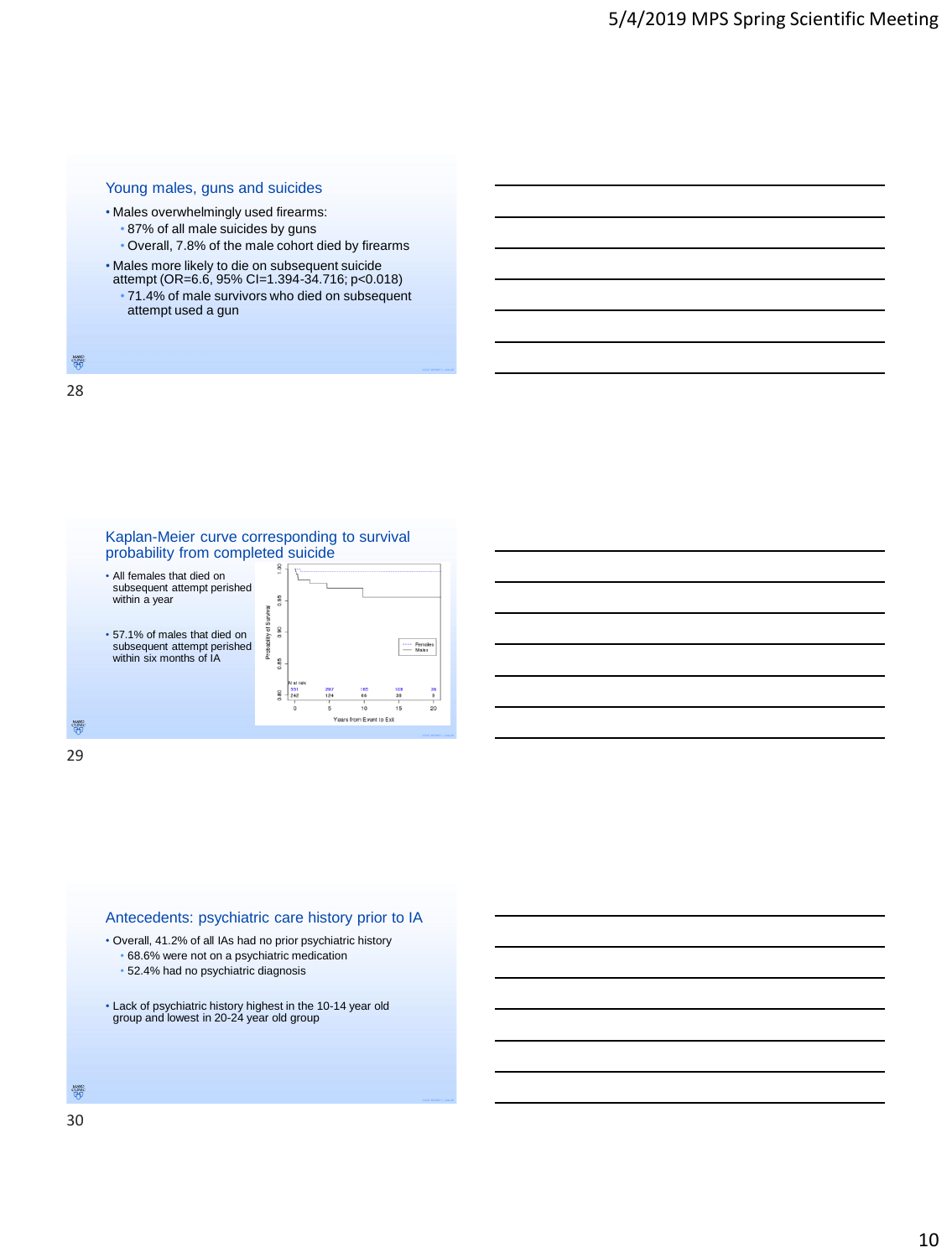

#### Methodological strengths

• First community study to show suicide risk in a naturalistic community cohort of youth:

- Followed from first lifetime suicide attempt coming to medical care
- Inclusive of all types of attempt methods
- Inclusive of those dying on first attempt
- No comparable study in youth

徽

32



#### • *Suicide attempts in young people are serious:*

- 1 in 11 males in this cohort died by suicide
- 1 in 16 male attempters died on IA
- 1 in 93 females in this cohort died by suicide
- 1 in 139 female attempters died on IA
- Overall, 1 in 41 perished by suicide on IA • *Greater* than the commonly reported death to attempt ratio of 1 in 50 to 1 in 200 quoted in the literature

(Husain, 1990; Goldsmith et al., 2002; Shain, 2016)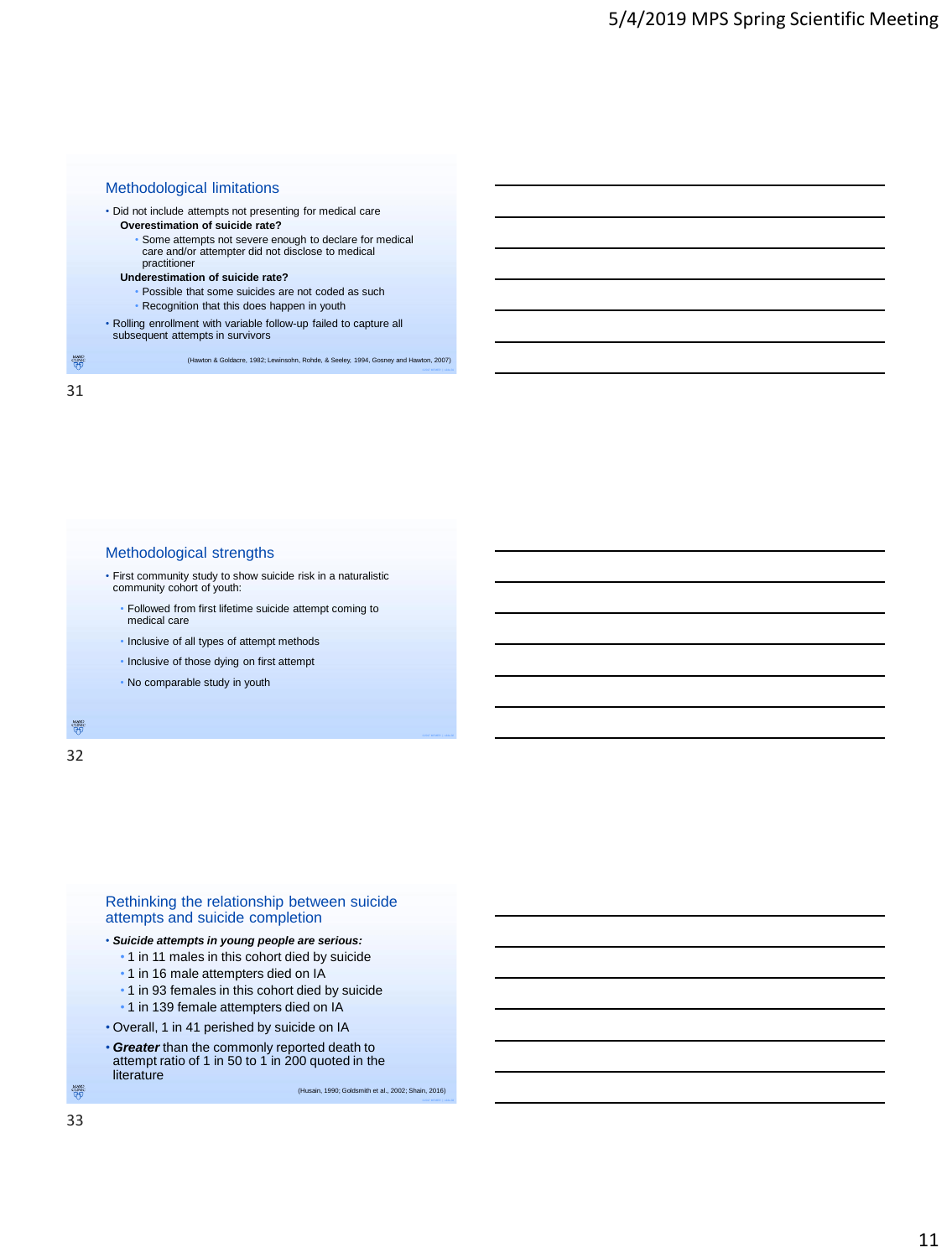#### First attempt lethality

- Rough equivalence in overall IA death rates in males and females (69.6% in males; 66.7% in females)
- Psychological autopsies in young people:
	- Two studies observe split between males and females: • Marttunen et al. 1989 – 73% of males and 34% of
		- females died on first attempt
		- Brent et al. 1999 63.1% of males and 38.1% of females died on first attempt
		- Shaffer et al., 1996 reports 67% had no history of prior attempt but does not report sex differences

 $\frac{\text{MNO}}{\text{QFD}}$ 34



35



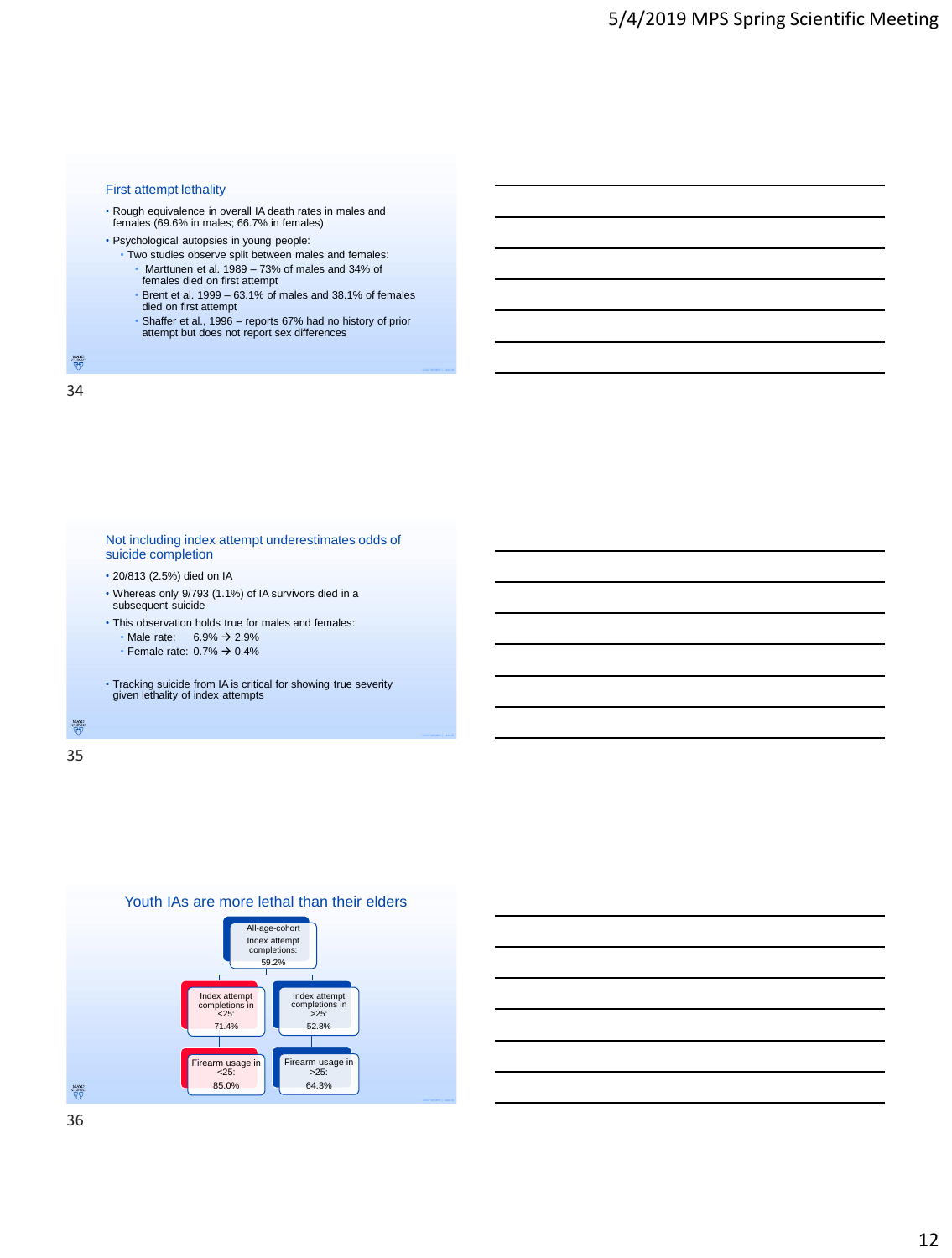#### Deadliness of firearms in youth

• Our findings connect with the literature:

- High firearm usage likely related to rural nature of cohort • Fontanella et al., 2015: suicide rates double for rural vs. urban youth partially attributable to guns?
- Household gun ownership:
	- Knopov et al. 2018: for each 10% increase in household gun ownership by state youth suicide increased by 26.9%
- $\overset{\text{MANG}}{\underset{\text{Q}}{\text{MNG}}}$

37

| Table 1. Average Youth Suicide Rates, Gun Ownership Rates, and Suicidal Behavior Rates |                                 |                                                     |                                             |                                |                                      |  |  |  |
|----------------------------------------------------------------------------------------|---------------------------------|-----------------------------------------------------|---------------------------------------------|--------------------------------|--------------------------------------|--|--|--|
| State                                                                                  | Suicide<br>rate (per<br>100,000 | <b>Household gun</b><br>ownership<br>prevalence (%) | Severe<br>negative affect<br>prevalence (%) | Suicide plan<br>prevalence (%) | Suicide<br>attempt<br>prevalence (%) |  |  |  |
| <b>Blacks</b>                                                                          | 15.2                            | 59.8                                                | 27.7                                        | 13.8                           | 9.4                                  |  |  |  |
| South Dakota                                                                           | 14.9                            | F/9 %                                               | 24.3                                        | 135                            | 87                                   |  |  |  |
| Wyoming                                                                                | 110                             | 65.5                                                | 27.5                                        | 15.9                           | Q, Q                                 |  |  |  |
| Montana                                                                                | 11.1                            | 62.6                                                | 26.6                                        | 13.8                           | 8.2                                  |  |  |  |
| New Mexico                                                                             | 10.9                            | 39.7                                                | 30.4                                        | 14.5                           | 11.1                                 |  |  |  |
| North Dakota                                                                           | 10.6                            | 56.2                                                | 22.7                                        | 11.6                           | 8.8                                  |  |  |  |
| Idaho                                                                                  | 9.4                             | 55.7                                                | 28.7                                        | 14.0                           | 7.9                                  |  |  |  |
| Colorado                                                                               | 84                              | 34.6                                                | 25.2                                        | 10.8                           | 7.2                                  |  |  |  |
| Utah                                                                                   | 82                              | 44.8                                                | 26.5                                        | 12.5                           | 7,9                                  |  |  |  |
| Clicksboron                                                                            | 7.1                             | 46.5                                                | 27.8                                        | 11.9                           | 6.9                                  |  |  |  |
| Arizona                                                                                | 68                              | 32.3                                                | 344                                         | 151                            | 9.8                                  |  |  |  |
| Inwa                                                                                   | 6.6                             | 45.7                                                | 23.4                                        | 11.4                           | 6.6                                  |  |  |  |
| Nebrasia                                                                               | 6.4                             | 45.4                                                | 22.6                                        | 12.2                           | 8.0                                  |  |  |  |
| Arkansas                                                                               | 63                              | 58.8                                                | 30.0                                        | 14.9                           | 11.1                                 |  |  |  |
| Kansas                                                                                 | 62.                             | A2B                                                 | 22.7                                        | 10.2                           | 6.7                                  |  |  |  |
| Minnesota                                                                              | 6.2                             | 41.2                                                | <b>Service</b>                              | $\sim$                         | $\sim$                               |  |  |  |
| <b>MANDRE</b>                                                                          | <b>COURT</b>                    | 39.0                                                | 29.7                                        | 15.1                           | 9.9                                  |  |  |  |
| Washington                                                                             | 60                              | 34.0                                                | $\sim$                                      | $\sim$                         | $\sim$                               |  |  |  |
| Oregon                                                                                 | 5.9                             | 39.8                                                | $\overline{\phantom{a}}$                    | $\overline{\phantom{a}}$       | $\overline{\phantom{a}}$             |  |  |  |
| Hawaii                                                                                 | 5.9                             | 10.2                                                | 30.5                                        | 16.0                           | 11.3                                 |  |  |  |

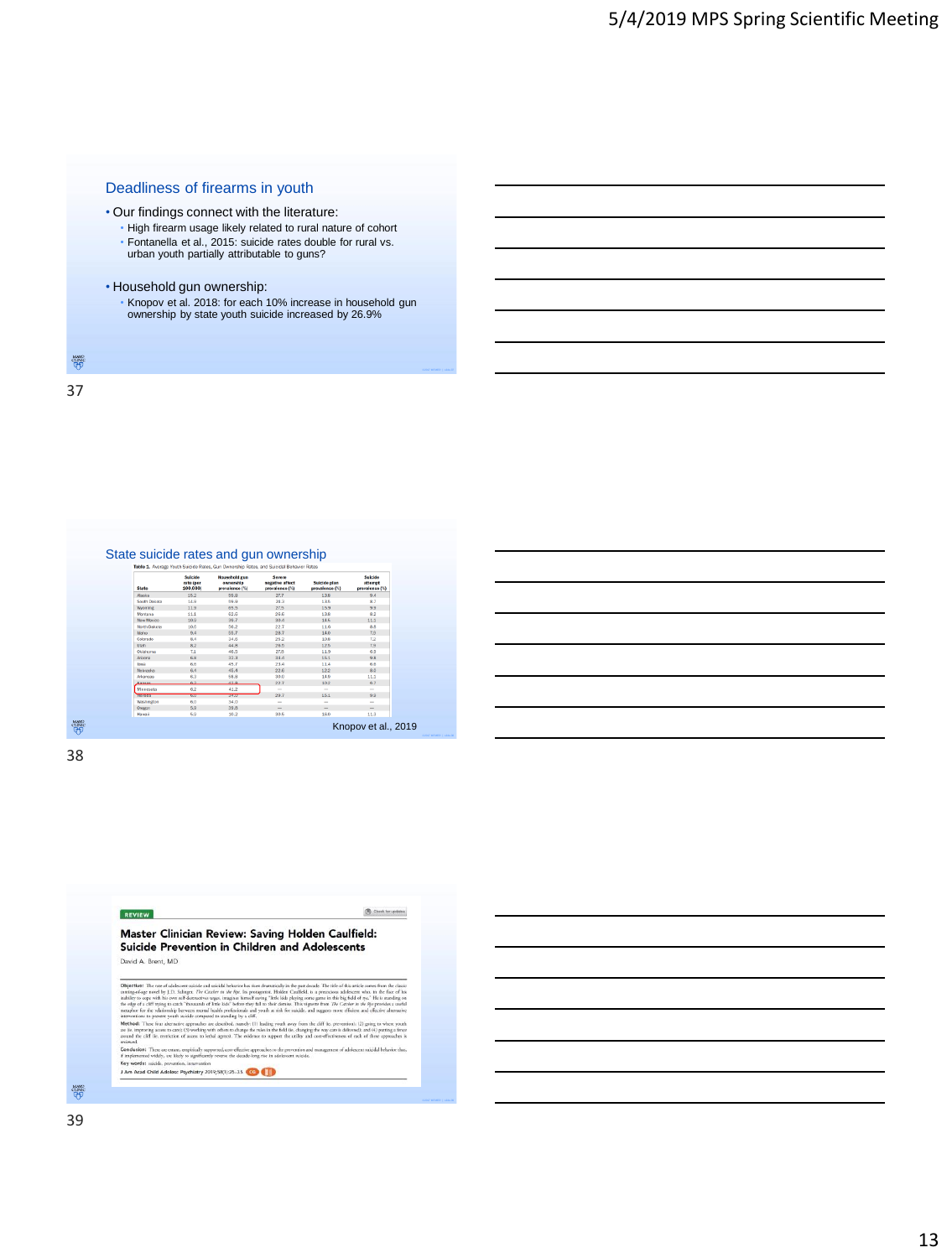#### Individual vs. population care

- Tension between **individual care vs. population care**
- Suicide prevention requires more than a clinician's work with their patient
- Most advances in suicide prevention need to happen at primary and secondary prevention with populations

 $\frac{\text{MNO}}{\text{QFD}}$ *McKean and Bostwick, 2019 – JAACAP in press*

40

#### Epidemiology can inform suicide prevention

- Primary prevention (reducing suicide risk factors in populations):
	- Maltreatment prevention
	- ACE (poverty, parental illness, incarceration, domestic violence)
- Secondary prevention (early detection in populations):
	- Primary care
	- Schools
	- Families
- $\frac{\partial \mathcal{U}_{\text{NNC}}^{\text{VLO}}}{\partial \mathcal{U}}$

41

#### Firearms and means restriction: Needed at every level of prevention

- Needs to occur at primary, secondary and tertiary level prevention
- More than a psychiatrist's responsibility
- More than primary care can handle
- Others need to be involved:
	- Communities?
	- Government/legislative?
	- Role for manufacturers and retailers?

 $\overset{MANO}{\underset{\hbox{(I,NK)}}{\text{CLNK}}}$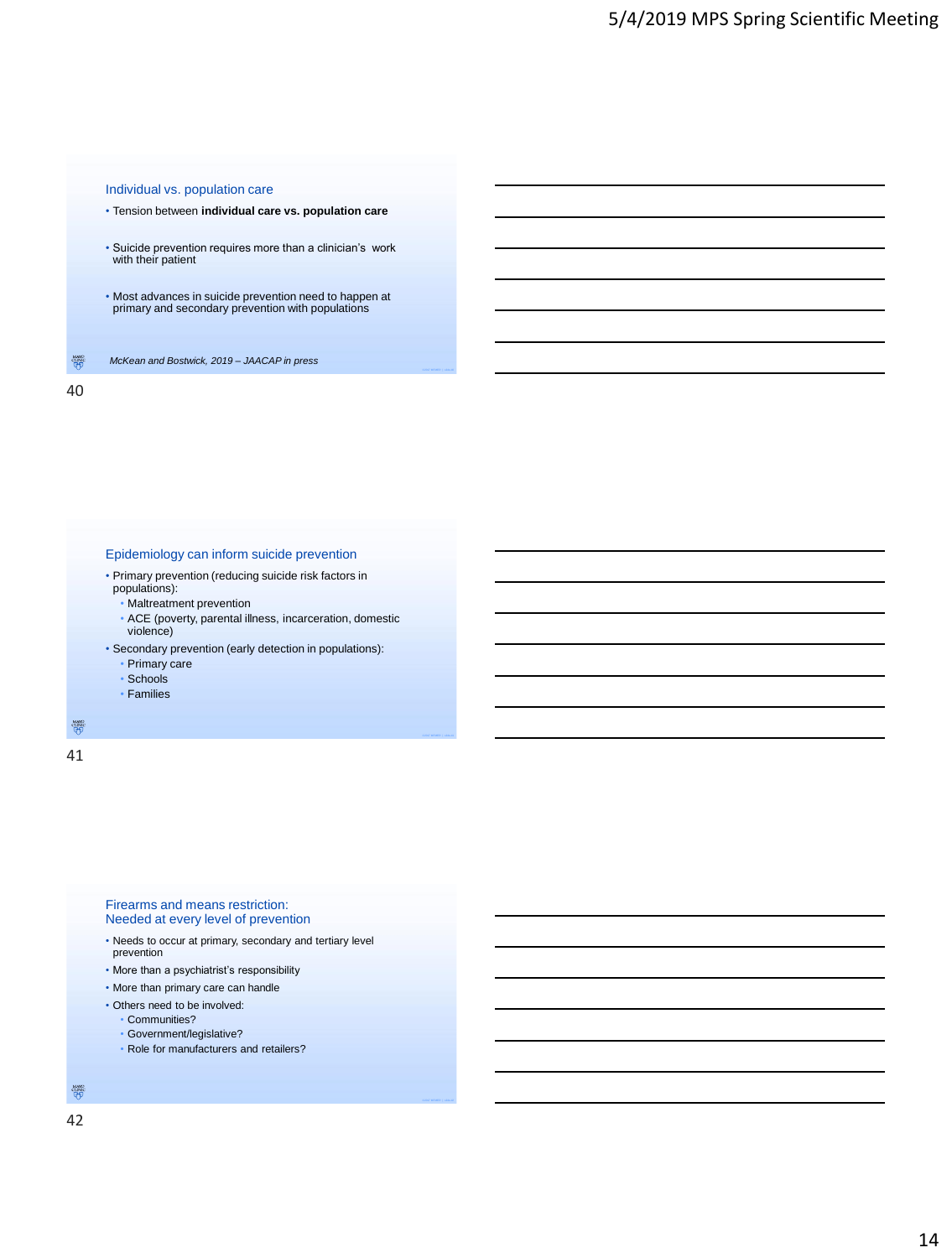

- Screen for firearms access in all youth
	- Vital when patient has a history of attempting suicide • Securing/removing guns from home
- Don't assume that other people have had this conversation
- Don't assume that the information is static
	- Family and patient concern often wanes when the crisis passes → **reevaluate**
- Recall: IA survivors that perished in subsequent attempt → ~70% used firearms

 $\frac{\text{MNO}}{\text{QFD}}$ 

43

#### **Summary**

- 71.4% of youth dying by suicide did so on IA, this is 18.6 percentage points higher than for those 25 and older in the original all-age cohort
- Firearms play disproportionate role in lethality responsible for 85.0% IA deaths
- For about 40%, the IA was their first mental health encounter

 $\frac{\partial \mathcal{U}_{\text{NFC}}^{\text{VLO}}}{\partial \Phi}$ 

## 44

#### **Conclusions**

- With most youth perishing on IA, suicide prevention efforts that target attempt survivors are too late for the majority of youth who die by suicide
- Future prevention strategies in American youth must move beyond the clinician's office:
	- Identify and target youth prior to first attempt
	- Means restriction of guns is vital for reducing completed suicides

MANO<br>CLINIC<br>QHJ